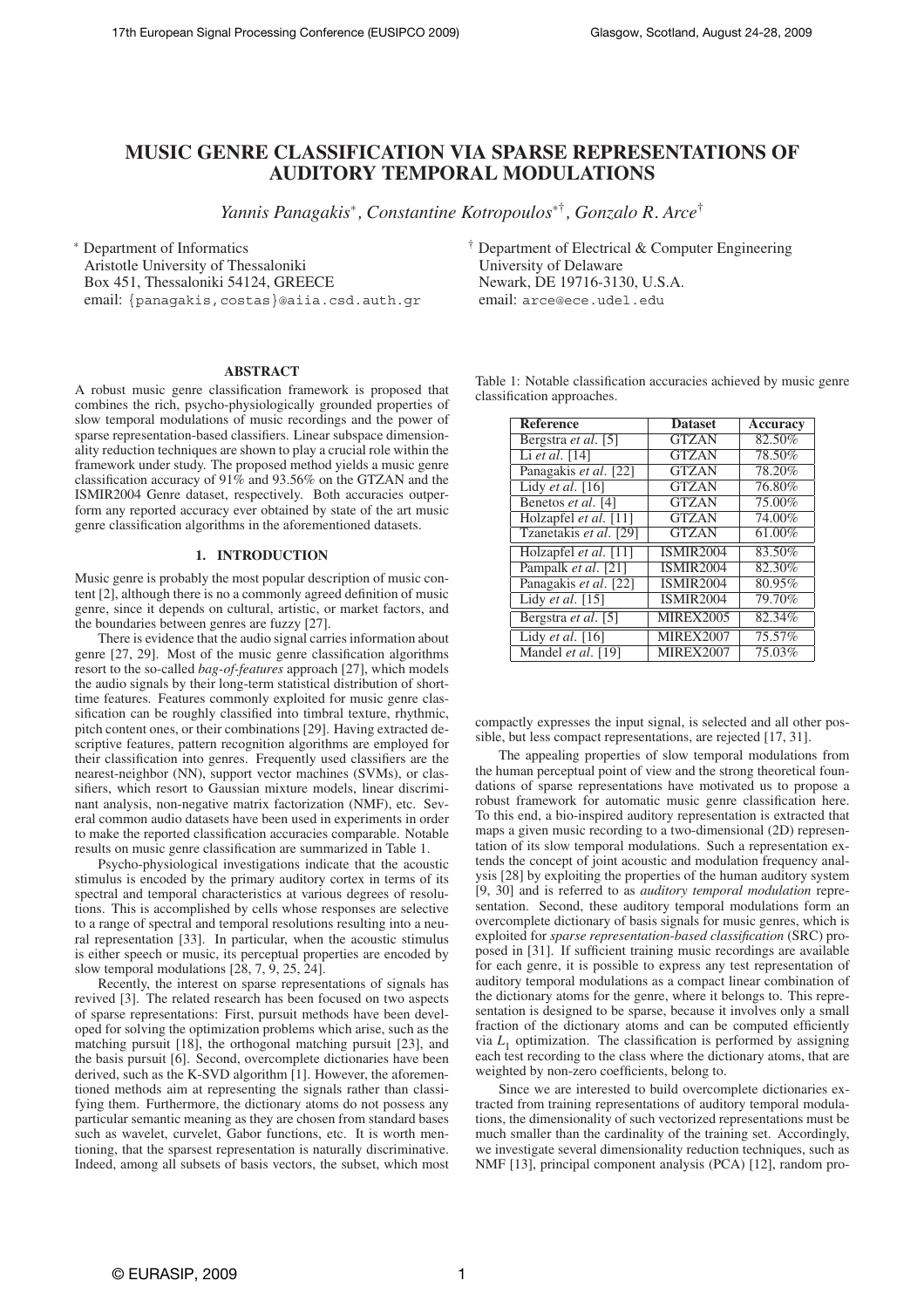jections [31], even downsampling, as in [31]. The features extracted by the aforementioned dimensionality techniques are next classified by SRC. Performance comparisons are made against SVMs with a linear kernel and a NN classifier, which employs the cosine similarity measure (CSM). The reported genre classification rates are juxtaposed against those achieved by the algorithms listed in Table 1 for the GTZAN and the ISMIR2004 Genre datasets. More specifically, two sets of experiments are conducted. First, stratified ten-fold cross-validation is applied to the GTZAN dataset. The proposed genre classification method yields an accuracy of 91%. Second, experiments on the ISMIR2004Genre dataset are conducted by adhering to the protocol employed during ISMIR2004 evaluation tests, which splits the dataset into two equal disjoint subsets with the first one being used for training and the second one being used for testing. The proposed genre classification method yields an accuracy of 93.56%. To the best of the authors' knowledge, the achieved classification accuracy is **the highest ever reported for both datasets**.

The remainder of the paper is as follows. In Section 2, the bioinspired auditory representation based on a computational auditory model is briefly described. The SRC framework, that is applied to music genre classification, is detailed in Section 3. Experimental results are demonstrated in Section 4. Conclusions are drawn and future research direction are indicated in Section 5.

#### **2. BIO-INSPIRED JOINT ACOUSTIC AND MODULATION FREQUENCY REPRESENTATION OF MUSIC**

A key step for representing music signals in a psychophysiologically consistent manner is to focus on how the audio information is encoded in the human *primary auditory cortex*. The primary auditory cortex is the first stage of the central auditory system, where higher level mental processes take place, such as perception and cognition [20]. In this section, we briefly describe how a 2D representation of auditory temporal modulations can be obtained by modeling the path of auditory processing. The auditory representation is a joint acoustic and modulation frequency representation [28], that discards much of the spectro-temporal details and focuses on the underlying slow temporal modulations of the music signal. There is evidence that such a representation carries important time-varying information [28, 7, 9, 25, 24].

The computational model of human auditory system consists of two basic processing stages. The first stage models the early auditory system, which converts the acoustic signal into a neural representation, the so-called *auditory spectrogram*, i.e. a time-frequency distribution along a tonotopic (logarithmic frequency) axis. At the second stage, the temporal modulation content of the auditory spectrogram is estimated by wavelets applied to each row of the auditory spectrogram.

The computation of the auditory spectrogram consists of three operations, which mimic the early stages of human auditory processing. In this paper, the mathematical model of Yang *et. al* [32] is adopted. Initially, a constant-*Q* transform is applied to the acoustic signal  $s(t)$ . That is, a bank of filters, such that the ratio of each filter center frequency to its resolution is kept constant. Here, the constant-*Q* transform is implemented via a bank of 96 overlapping bandpass filters with center frequencies uniformly distributed along the tonotopic axis over 4 octaves. First, the output of cochlear filter is transduced into an auditory nerve pattern by a hair cell stage, which converts the cochlear output into inner hair cell intracellular potential. The just described process is modelled by highpass filtering corresponding to the fluid-cilia coupling, followed by an instantaneous nonlinear compression, which models the gated ionic channels, and finally lowpass filtering that models the hair cell membrane leakage. At a second step, a lateral inhibitory network (LIN) detects the discontinuities in the response along the tonotopic axis of the auditory nerve array. LIN can be approximated by a firstorder derivative with respect to the logarithmic frequency followed by a half-wave rectifier. Next, the output of LIN is integrated over a short decaying exponential window with time constant 8 ms, that accounts for the further loss of phase-locking observed in the midbrain.

Higher central auditory stages, especially the primary auditory cortex, further analyze the auditory spectrogram by estimating the signal content in slow spectro-temporal modulations. In this paper, we are interested in the slow temporal modulations only present in the auditory spectrogram. In order to mimic the human perception of temporal modulation, we apply the concept of *modulation scale analysis* [28] in order to derive a compact representation that captures the underlying temporal modulations of an audio signal.

The modulation scale analysis consist of two stages. First, for discrete rate *r*, a wavelet filter is applied along each temporal row of the auditory spectrogram. This operation can be interpreted as filtering the temporal envelope of each cochlear channel output. For each audio frame, the multiresolution wavelet analysis is implemented via a bank of Gabor filters, that are selective to different temporal modulation parameters ranging from slow to fast temporal rates (in Hz). Since, the analysis yields a frequency-rate-time representation for each frame, the entire auditory spectrogram is modeled by a three-dimensional (3D) representation of frequency, rate, and time. Finally, the power of the 3D temporal modulation representation is obtained by integrating across the wavelet translation axis. Thus a joint frequency-rate representation results that has no uniform resolution in the modulation frequency indexed by the discrete rate. The resulting 2D representation is the *auditory temporal modulation*. Psychophysiological evidence [26] justifies the choice of  $r \in \{2, 4, 8, 16, 32, 64, 128, 256\}$  (Hz) to represent the temporal modulation content of sound. The cochlear model employed in the first stage, has 96 filters covering 4 octaves along the tonotopic axis (i.e. 24 filters per octave). Accordingly, the auditory temporal modulation of a music recording is naturally represented by a second-order tensor (matrix)  $\tilde{\mathbf{X}} \in \mathbb{R}_+^{\bar{I}_1 \times I_2}$ , where  $I_1 = I_f = 96$ and  $I_2 = I_r = 8$ . Hereafter, let  $\mathbf{x} = \text{vec}(\tilde{\mathbf{X}}) \in \mathbb{R}_+^{I_1 \cdot I_2} = \mathbb{R}_+^{768}$  denote the lexicographically ordered vectorial representation of the auditory temporal modulation.

The auditory temporal modulation representation is computed for each audio recording in the dataset. By vectorizing each representation, an ensemble of music recordings can be represented by the matrix  $\mathbf{X} \in \mathbb{R}_+^{768 \times samples}$ , where *samples* indicates the total number of the dataset recordings.

### **3. SPARSE REPRESENTATION-BASED CLASSIFICATION**

The problem of determining the class label of a test auditory temporal modulation representation, given a number of labeled training temporal modulations representations from *N* music genres is addressed based on SRC [31].

Let us denote by  $\mathbf{A}_i = [\mathbf{a}_{i,1} | \mathbf{a}_{i,2} | \dots | \mathbf{a}_{i,n_i}] \in \mathbb{R}_+^{768 \times n_i}$  the dictionary that contains  $n_i$  auditory modulation representations stemming from the *i*th genre as column vectors (i.e., atoms). Given a test auditory representation  $y \in \mathbb{R}^{768}_+$  that belongs to the *i*th class, we can assume that **y** is expressed as a linear combination of the atoms that belong to the *i*th class, i.e.

$$
\mathbf{y} = \sum_{j=1}^{n_i} \mathbf{a}_{i,j} c_{i,j} = \mathbf{A}_i \mathbf{c}_i
$$
 (1)

where  $c_{i,i} \in \mathbb{R}$  are coefficients, which form the coefficient vector  $\mathbf{c}_i = [c_{i,1}, c_{i,2}, \dots, c_{i,n_i}]^T.$ 

Let us, now, define the matrix  $\mathbf{A} = [\mathbf{A}_1 | \mathbf{A}_2 | \dots | \mathbf{A}_N] \in \mathbb{R}_+^{768 \times n}$ by concatenating the *n* auditory modulation representations, which stem from *N* genres. Thus the linear representation of the test auditory representation **y** in (1) can be equivalently rewritten as

$$
y = Ac
$$
 (2)

where  $\mathbf{c} = [\mathbf{0}^T | \dots | \mathbf{0}^T | \mathbf{c}_i^T | \mathbf{0}^T | \dots | \mathbf{0}^T]^T$  is the augmented coefficient vector whose elements are zero except those associated with the *i*th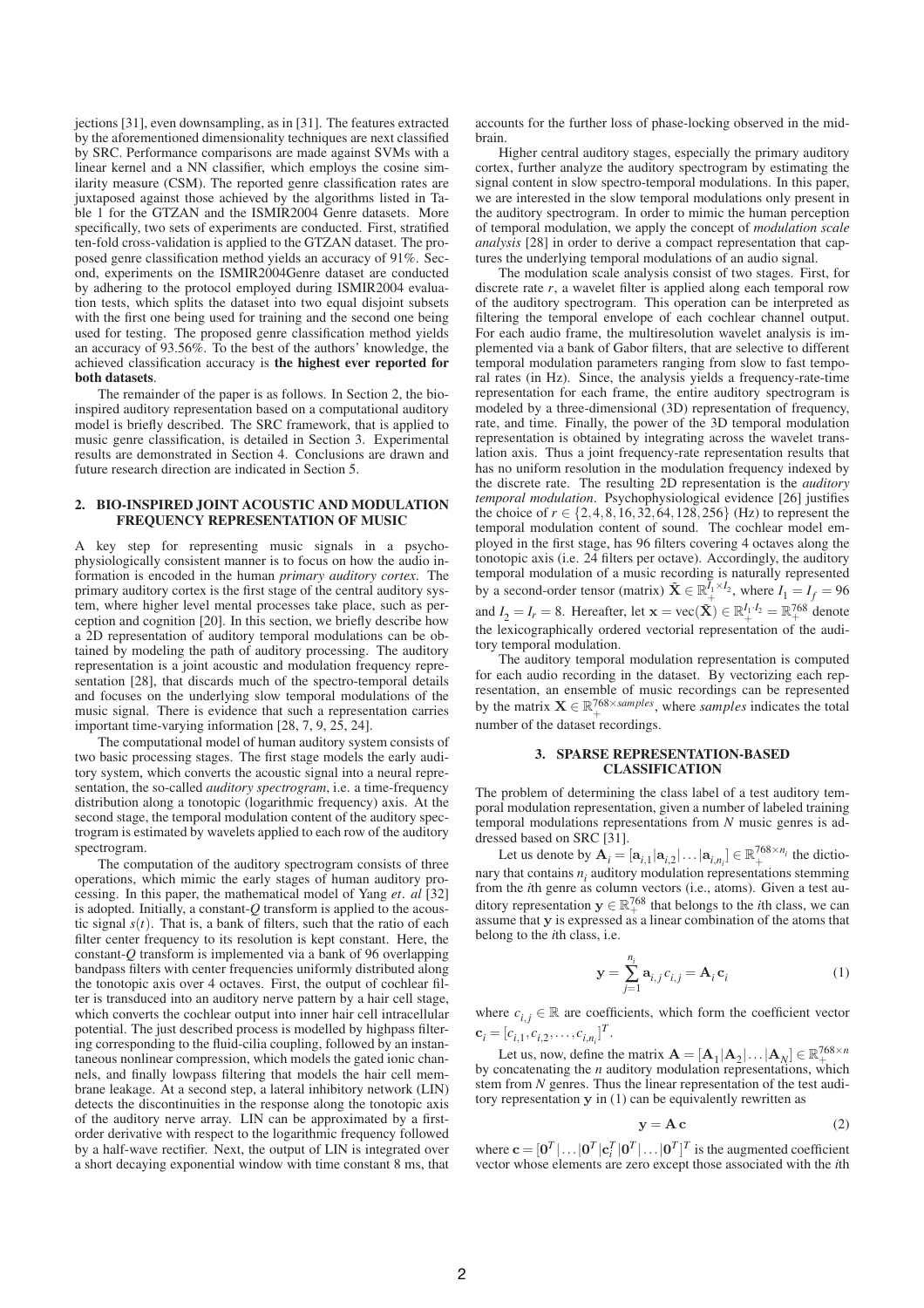genre. Thus, the entries of **c** contain information about the genre the test auditory representation **y** belongs to.

Since the genre label of any test auditory representation is unknown, we can predict it by seeking the sparsest solution to the linear system of equations  $y = A c$ . More formally, given the matrix **A** and the test auditory representation **y**, the problem of sparse representation is to find the coefficient vector **c** such that  $y = A c$ and  $||\mathbf{c}||_0$  is to minimized, i.e.

$$
\mathbf{c}^* = \arg\min_{\mathbf{c}} ||\mathbf{c}||_0 \text{ subject to } \mathbf{A}\mathbf{c} = \mathbf{y}
$$
 (3)

where  $\left\| . \right\|_0$  is the  $L_0$  quasi-norm returning the number of the nonzero entries of a vector. Finding the solution to optimization problem defined in (3) is NP-hard due to the nature of the underlying combinational optimization. An approximate solution to the problem (3) can be obtained by replacing the  $L_0$  norm with the  $L_1$  norm as follows:

$$
\mathbf{c}^* = \arg\min_{\mathbf{c}} ||\mathbf{c}||_1 \text{ subject to } \mathbf{A}\mathbf{c} = \mathbf{y}
$$
 (4)

where  $||.||_1$  denotes the  $L_1$  norm of a vector. In [8], it has been proved that if the solution is sparse enough, then the solution of (3) is equivalent to the solution of  $(4)$ , which can be solved in polynomial time by standard linear programming methods [6].

Since, we are interested to build overcomplete dictionaries derived from the auditory temporal modulation representations, the dimensionality of atoms must be much smaller than the training set cardinality. Thus, we can reformulate the optimization problem in (4) as follows:

$$
\mathbf{c}^* = \arg\min_{\mathbf{c}} ||\mathbf{c}||_1 \text{ subject to } \mathbf{W}^T \mathbf{A} \mathbf{c} = \mathbf{W}^T \mathbf{y} \tag{5}
$$

where **W**  $\in \mathbb{R}^{768 \times k}$  with  $k \lt \lt \min(768, n)$  is a projection matrix. The projection matrix **W** can be obtained by any linear dimensionality reduction technique, such as NMF [13], PCA, a random projection matrix whose entries are independently sampled from a zero-mean normal distribution, and each column is normalized to unit length or even downsampling as proposed in [31]. The dimensionality reduction of the original auditory modulation space has two benefits: first it reduces the computational cost of linear programming solvers [6] of (4) and second it facilitates the creation of a redundant dictionary based on the training auditory temporal modulation representations.

A test auditory modulation can be classified as follows. First, **y** is projected onto the reduced dimensionality space through the projection matrix **W** as  $\hat{\mathbf{y}} = \mathbf{W}^T \mathbf{y}$ . Then the following optimization problem is solved

$$
\mathbf{c}^* = \arg\min_{\mathbf{c}} ||\mathbf{c}||_1 \text{ subject to } \mathbf{W}^T \mathbf{A} \mathbf{c} = \hat{\mathbf{y}}.
$$
 (6)

Ideally, the coefficient vector **c**<sup>∗</sup> contains non-zero entries in positions associated with the columns of  $W<sup>T</sup> A$  stemming from a single genre, so that we can easily assign the test auditory representation **y** to that genre. However, due to modeling errors, there are small non-zero entries in **c**<sup>∗</sup> that are associated to multiple genres. To cope with this problem, each auditory modulation representation is classified to the genre that minimizes the  $L_2$  norm residual between  $\hat{\mathbf{y}}$  and  $\check{\mathbf{y}} = \mathbf{W}^T \mathbf{A} \delta_i(\mathbf{c})$ , where  $\delta_i(\mathbf{c}) \in \mathbb{R}^n$  is a new vector whose nonzero entries are only the entries in **c** that are associated to the *i*th genre [31].

#### **4. EXPERIMENTAL EVALUATION**

In order to assess the discriminating power of both the auditory temporal modulations and SRC, experiments are conducted on the two publicly available datasets, which are widely used for music genre classification [5, 11, 14, 15, 21, 29]. The first dataset, abbreviated as GTZAN, was collected by G. Tzanetakis [29] and consists of 10 genre classes, namely Blues, Classical, Country, Disco, HipHop, Jazz, Metal, Pop, Reggae, Rock. Each genre class contains 100 audio recordings 30 sec long. The second dataset, abbreviated as IS-MIR2004 Genre, comes from the ISMIR 2004 Genre classification contest and contains 1458 full audio recordings distributed over six genre classes as follows: Classical (640), Electronic (229), Jazz-Blues (52), MetalPunk (90), RockPop (203), World (244), where the number within parentheses refers to the number of recordings which belong to each genre class.

All the audio recordings were converted to monaural wave format at a sampling frequency of 16 kHz and quantized with 16 bits. Moreover, the audio signals have been normalized, so that they have zero mean amplitude with unit variance in order to remove any factors related to the recording conditions. Since the ISMIR2004 Genre dataset, consists of full length tracks, we extracted a segment of 30 sec just after the first 30 sec of a recording to exclude any introductory parts that may not be directly related to the music genre the recording belongs to. The auditory temporal modulations representation is computed over a segment of 30 sec duration for any recording of both datasets.

Following the experimental set-up used in [29, 16, 14, 22], stratified 10-fold cross-validation is employed for experiments conducted on the GTZAN dataset. Thus each training set consists of 900 audio files. Thus a training matrix  $\mathbf{A}_{GTZAN} \in \mathbb{R}_{+}^{768 \times 900}$  is constructed by vectorizing each auditory temporal modulations representation associated to the training set. The experiments on the ISMIR 2004 Genre dataset were conducted according to the IS-MIR2004 Audio Description Contest protocol. The protocol defines training and evaluation sets, which consist of 729 audio files each. Thus the corresponding training matrix  $\mathbf{A}_{ISMIR} \in \mathbb{R}_+^{768 \times 729}$ is constructed is constructed by vectorizing each auditory temporal modulations representation associated to the training set. Each column of each training matrix was normalized to unit length.

The projection matrix  $\mathbf{W} \in \mathbb{R}^{768 \times k}$  is derived from each training matrix **A***GT ZAN* and **A***ISMIR* by employing either NMF or PCA with  $k \in \{12, 48, 85, 192\}$ , which corresponds to downsample ratios 1/8, 1/4, 1/3, and 1/2 respectively. The same values of parameter *k* are used in order to construct the random projection matrix. Since the low dimensional feature space obtained by the aforementioned dimensionality reduction algorithms is linear, SVMs with linear kernel and NN with CSM will be used as alternatives to SRC.

In Figure 1, the classification accuracy achieved by the three different classifiers is plotted as a function of the feature space dimension, when the various subspace analysis methods are applied to both the GTZAN and the ISMIR 2004 Genre datasets. On the GTZAN dataset the best classification accuracy (91.0 %) was obtained when NMF extracts features, that are classified by SRC. The standard deviation of the classification accuracy was estimated thanks to 10-fold cross-validation. At the best classification accuracy, its standard deviation was found to be 1.76%. The reported classification accuracy outperforms those listed in Table 1. The interval  $\pm$  one standard deviation is overlaid in all plots for the various dimensions *k*. On the ISMIR 2004 Genre dataset the best classification accuracy (93.56%) was obtained, when PCA extracts features that are classified by SRC. The confidence interval for the best classification accuracy on the ISMIR 2004 Genre dataset can be estimated as  $\pm z_{1-\gamma/2}\sqrt{\frac{p(1-p)}{n}}$ , where  $z_{1-\gamma/2}$  is the standard Gaussian percentile for confidence level 100  $(1 - \gamma)$ % (e.g. for  $\gamma = 0.05$ ,  $\overline{z}_{1-\gamma/2} = \overline{z}_{0.975}$ =1.967), *p* = 0.9356 is the experimentally measured classification accuracy, and  $n = 729$  is the number of test recordings. The 95% confidence interval is then 1.79%. Again, the achieved classification accuracy outperforms all previously reported rates shown in Table 1.

The experimental results reported in this paper indicate that the dimensionality reduction is crucial, when SRC is applied to music genre classification. This was not the case with face recognition in [31], where the classification accuracy achieved by SRC was independent of the dimensionality reduction algorithm used. The de-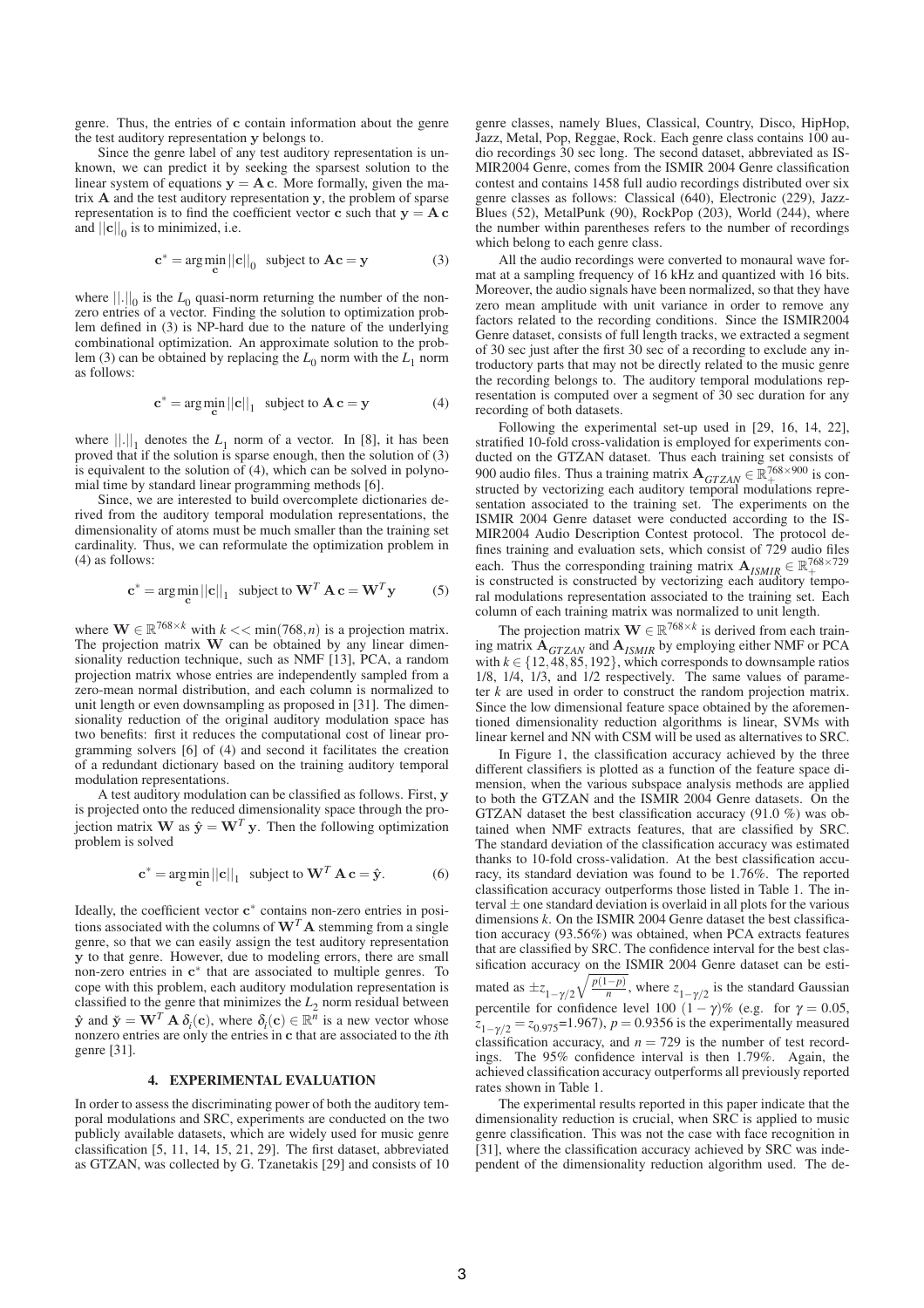

Figure 1: Classification accuracy for various features extraction methods and classifiers. (a) SRC on the GTZAN dataset; (b) SRC on the ISMIR2004 Genre dataset; (c) Linear SVM on the GTZAN dataset; (d) Linear SVM on the ISMIR2004 Genre dataset; (e) NN on the GTZAN dataset; (f) NN on the ISMIR2004 Genre dataset.

pendence of SRC on the dimensionality reduction technique used could be a point of future research.

# **5. CONCLUSIONS - FUTURE WORK**

In this paper, a robust music genre classification framework has been proposed by considering the properties of the auditory human